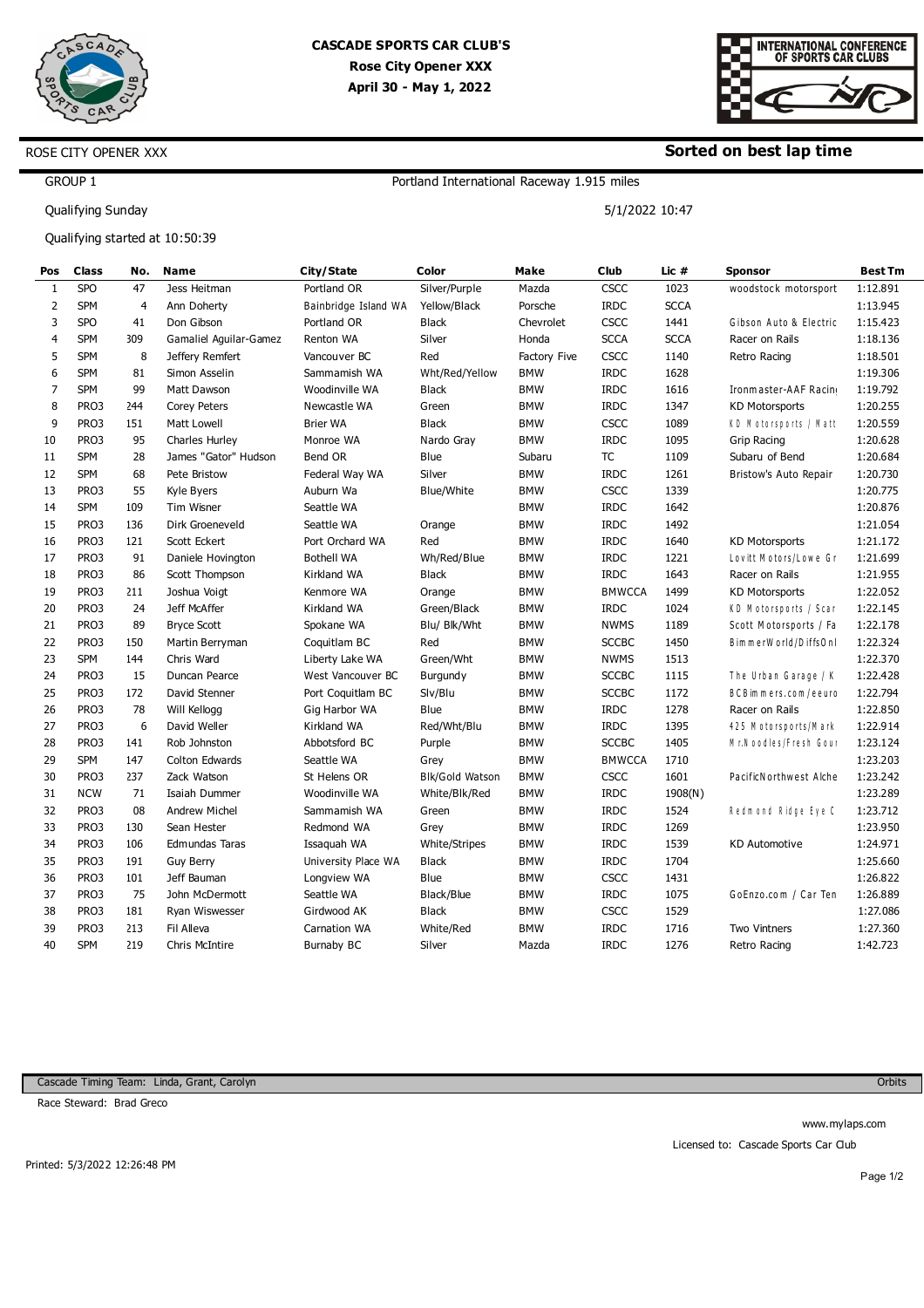



**Sorted on best lap time**

5/1/2022 10:47

# ROSE CITY OPENER XXX

GROUP 1

Qualifying Sunday

Qualifying started at 10:50:39

| Pos | Class            | No.             | <b>Name</b>       | City/State        | Color        | Make       | <b>Club</b> | Lic # | Sponsor               | <b>Best Tm</b> |
|-----|------------------|-----------------|-------------------|-------------------|--------------|------------|-------------|-------|-----------------------|----------------|
| 41  | PRO3             | 96              | Brian Bercovitz   | <b>Bothell WA</b> | White/Red    | BMW        | <b>IRDC</b> | 1227  |                       |                |
| 42  | PRO <sub>3</sub> | L <sub>94</sub> | Nicholas Carbaugh | Seattle WA        | Wht/Blue/Red | <b>BMW</b> | <b>IRDC</b> | 1605  | Gambiarra Motorsport: |                |

Portland International Raceway 1.915 miles

Cascade Timing Team: Linda, Grant, Carolyn

Race Steward: Brad Greco

**Orbits** 

www.mylaps.com Licensed to: Cascade Sports Car Club

Printed: 5/3/2022 12:26:48 PM

Page 2/2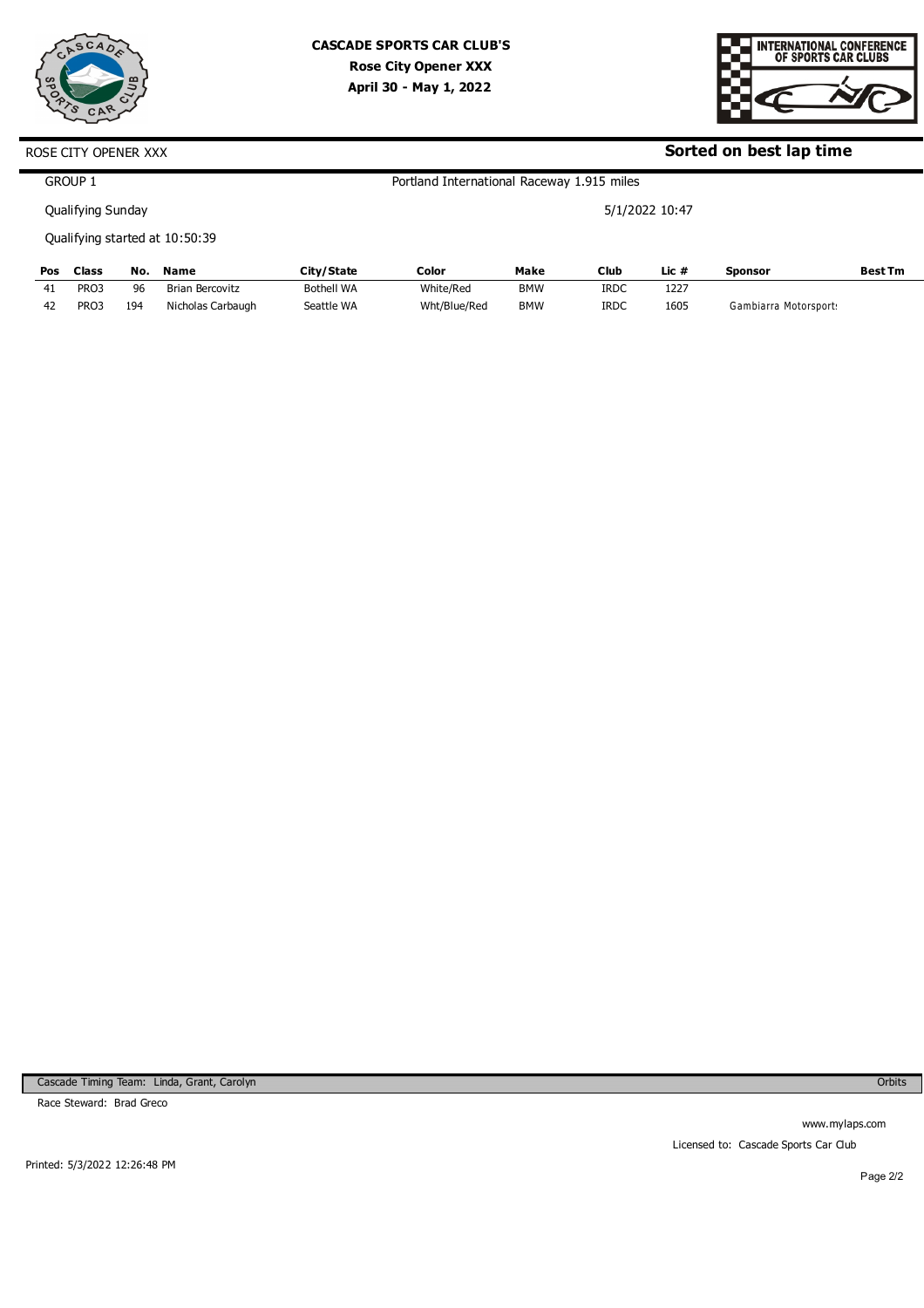



### **Sorted on best lap time**

5/1/2022 11:10

GROUP 2

Sunday Qualifying

ROSE CITY OPENER XXX

Qualifying started at 11:12:11

| <b>Pos</b>     | <b>Class</b> | No.             | Name                  | City/State              | Color        | Make  | Club        | Lic $#$     | <b>Sponsor</b>         | <b>Best Tm</b> |
|----------------|--------------|-----------------|-----------------------|-------------------------|--------------|-------|-------------|-------------|------------------------|----------------|
|                | <b>SM</b>    | 23              | Eric Jones            | Eugene OR               | Yellow/Black | Mazda | <b>SCCA</b> | <b>SCCA</b> | Eric Jones Motorsports | 1:23.700       |
| $\overline{2}$ | <b>SM</b>    | 92              | Thomas Micich         | Newberg OR              | Red/Grey/Blk | Mazda | <b>SCCA</b> | <b>SCCA</b> | Dan's Auto Center      | 1:23.721       |
| 3              | <b>SM</b>    | 17              | Kyle Keenan           | Vancouver WA            | Blue $#17$   | Mazda | <b>SCCA</b> | <b>SCCA</b> | Team KBR Speed Shop    | 1:23.723       |
| 4              | <b>SM</b>    | 32              | Chris Heinrich        | Portland OR             | Red          | Mazda | <b>CSCC</b> | 1032        | Advantage Collision Ce | 1:23.946       |
| 5              | <b>SM</b>    | 73              | James Wetter          | Bainbridge Island WA    | Green        | Mazda | <b>SCCA</b> | <b>SCCA</b> | Kingston Mini Storage  | 1:24.343       |
| 6              | <b>SM</b>    | 26              | Tim Ferrick           | Underwood WA            | Gray/Yel     | Mazda | <b>SCCA</b> | <b>SCCA</b> | Bad Gas Racing         | 1:24.355       |
|                | <b>SM</b>    | 22              | Jeremy Kinzer         | Lebanon OR              | White        | Mazda | <b>CSCC</b> | 1836        | A2 Storage             | 1:25.127       |
| 8              | <b>SM</b>    | 46              | John Connelly         | Portland OR             | Dark Blue    | Mazda | <b>SCCA</b> | <b>SCCA</b> | Lesher Motorsports / V | 1:25.417       |
| 9              | <b>SM</b>    | 08              | Majid 'MJ' Hajari     | Portland OR             | Red/Gray     | Mazda | <b>CSCC</b> | <b>SCCA</b> | Casa Bella Granite & M | 1:25.523       |
| 10             | <b>SM</b>    | 77              | Dan Twomey            | Port Orchard WA         | <b>Black</b> | Mazda | <b>SCCA</b> | <b>SCCA</b> | Jensen Realtor Group   | 1:25.603       |
| 11             | <b>HT</b>    | <b>L81</b>      | <b>Bret Bienerth</b>  | Oregon City OR          | <b>Black</b> | Honda | <b>CSCC</b> | 1011        |                        | 1:25.755       |
| 12             | <b>SM</b>    | L74             | Jon Parker            | Portland OR             | Blue/White   | Mazda | <b>SCCA</b> | <b>SCCA</b> |                        | 1:26.224       |
| 13             | <b>SM</b>    | 99              | James Coshow          | Portland OR             | <b>Black</b> | Mazda | <b>SCCA</b> | <b>SCCA</b> | Ninja Dust Motorsport  | 1:26.353       |
| 14             | <b>SM</b>    | L <sub>35</sub> | Mike Tripp            | Freeland WA             | White        | Mazda | <b>CSCC</b> | 1135        |                        | 1:26.395       |
| 15             | <b>SM</b>    | 62              | Dave Sutherland       | Sherwood OR             | Red/Black    | Mazda | <b>SCCA</b> | <b>SCCA</b> | Wyatt Fire Protection  | 1:26.477       |
| 16             | <b>SM</b>    | 19              | <b>Brian Anderson</b> | <b>Battle Ground WA</b> | Silver/Black | Mazda | <b>CSCC</b> | 1443        | Maximum Effort Racin   | 1:26.874       |
| 17             | <b>NCW</b>   | 01              | <b>Bill Berner</b>    | Lake Oswego OR          | Black/Green  | Mazda | <b>SCCA</b> | SCCA(N)     |                        | 1:27.420       |
| 18             | <b>SM</b>    | 33              | <b>Steve Rodgers</b>  | Sisters OR              | Silver       | Mazda | <b>NWMS</b> | <b>SCCA</b> | Mainline station       | 1:29.268       |
| 19             | <b>SM</b>    | L <sub>19</sub> | Shane Vorderstrasse   | Lebanon OR              | Red/White    | Mazda | <b>SCCA</b> | <b>SCCA</b> | Point S Tire           | 1:29.452       |
| 20             | <b>NCW</b>   | 222             | Dave Roland           | Bend OR                 | Yellow/Black | Mazda | <b>CSCC</b> | 1829(N)     | My Loving Wife         | 1:29.544       |
| 21             | <b>NCW</b>   | 02              | Todd Etchieson        | Portland OR             | Blue         | Mazda | <b>CSCC</b> | Novice      |                        | 1:29.566       |
| 22             | <b>SM</b>    | 96              | Mark Ling             | Hillsboro OR            | White        | Mazda | <b>CSCC</b> | <b>SCCA</b> | AFT Perform ance Pictu | 1:29.769       |
| 23             | <b>SM</b>    | 7               | Keith Ball            | Portland OR             | Red/Blue     | Mazda | <b>CSCC</b> | 1814        |                        | 1:30.754       |
|                |              |                 |                       |                         |              |       |             |             |                        |                |

Portland International Raceway 1.915 miles

Cascade Timing Team: Linda, Grant, Carolyn

Race Steward: Brad Greco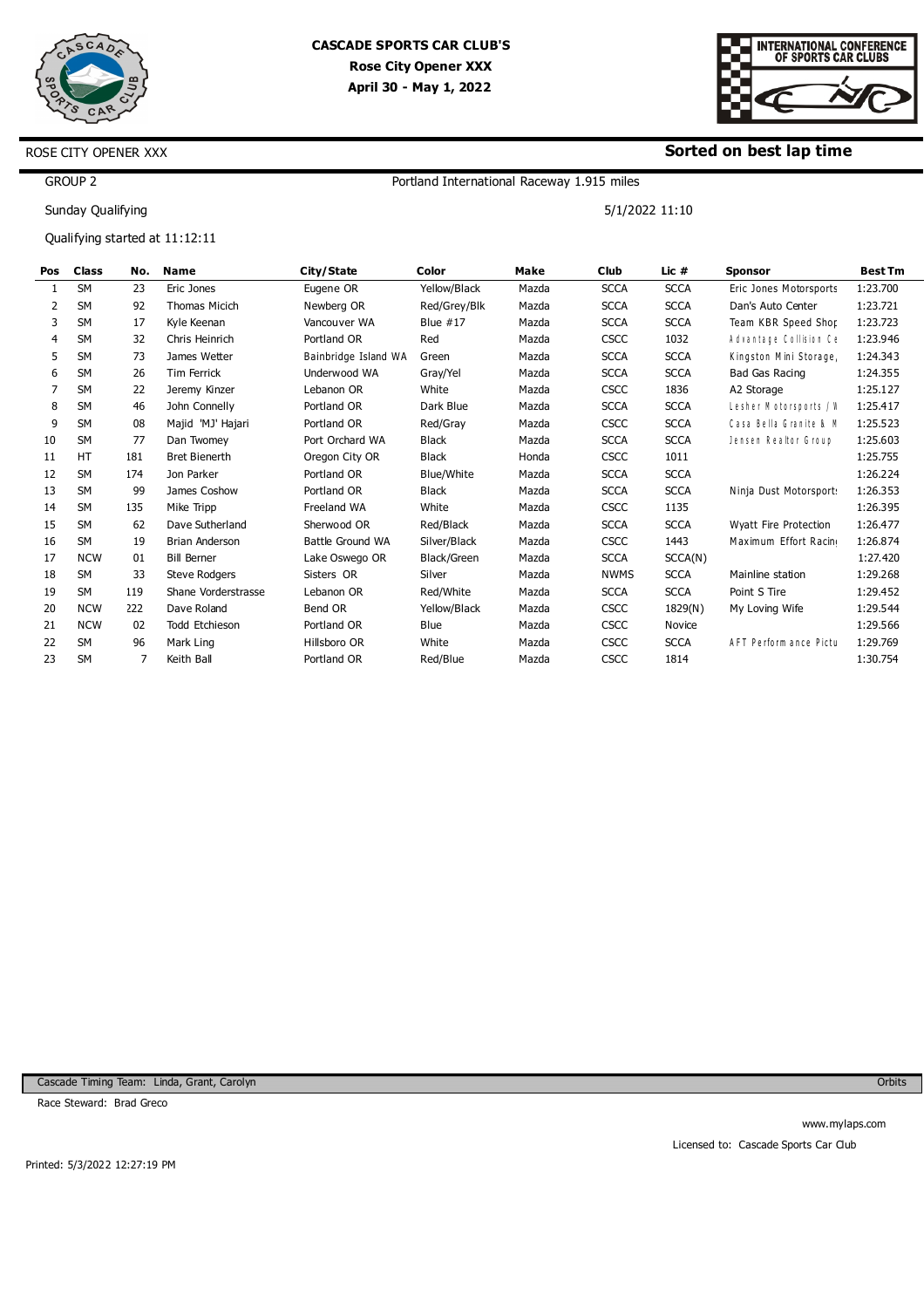



### **Sorted on best lap time**

5/1/2022 09:50

### GROUP 4

Qualifying Sunday

ROSE CITY OPENER XXX

Qualifying started at 9:51:40

| Pos            | <b>Class</b>    | No.             | <b>Name</b>                | City/State           | Color            | Make         | <b>Club</b>   | Lic #       | <b>Sponsor</b>                | <b>Best Tm</b> |
|----------------|-----------------|-----------------|----------------------------|----------------------|------------------|--------------|---------------|-------------|-------------------------------|----------------|
| 1              | GT1             | 55              | Justin Dempsey             | Kennewick WA         | White            | Chevrolet    | <b>NASA</b>   | <b>SCCA</b> |                               | 1:10.026       |
| 2              | GT1             | 20              | Adam Tumblin               | Lacey WA             | Grey             | Chevrolet    | <b>NASA</b>   | 192093      |                               | 1:12.266       |
| 3              | GT <sub>2</sub> | 4               | Ann Doherty                | Bainbridge Island WA | Yellow/Black     | Porsche      | <b>IRDC</b>   | 1709        |                               | 1:13.150       |
| $\overline{4}$ | <b>ITE</b>      | 41              | Don Gibson                 | Portland OR          | <b>Black</b>     | Chevrolet    | <b>CSCC</b>   | 1441        | Gibson Auto & Electric        | 1:13.567       |
| 5              | GT <sub>2</sub> | L42             | <b>Dominic Martinolich</b> | Kennewick WA         | Red/White/Blue   | Ford         | <b>SCCA</b>   | <b>SCCA</b> | Almond Asphalt/HRP \          | 1:14.007       |
| 6              | <b>SST</b>      | 39              | Eric Krause                | Woodinville WA       | Red/Wht          | Porsche      | <b>IRDC</b>   | 1039        | EKR / JK Consulting           | 1:14.035       |
| 7              | GT1             | 8               | Mick Millsap               | Salem OR             | <b>Blk/Ylw</b>   | Stock Car    | <b>CSCC</b>   | XXXX        | Noble Works, 503 Spe          | 1:14.397       |
| 8              | GT1             | $00\,$          | Jason Pond                 | Salem OR             |                  | Stock Car    | <b>CSCC</b>   | 192098      |                               | 1:14.620       |
| 9              | GT1             | 45              | Jason Eastman              | Salem OR             | White            | Chevy        | <b>CSCC</b>   |             |                               | 1:15.188       |
| 10             | GT1             | 10              | Kevin Marshall             | Sandy OR             |                  | Ford         | <b>NASA</b>   | <b>NASA</b> |                               | 1:15.388       |
| 11             | AS              | 03              | Kevin Smith                | Hillsboro OR         | Yellow           | Pontiac      | <b>TC</b>     | <b>SCCA</b> | Stacey Smith                  | 1:18.848       |
| 12             | GT1             | 42              | Crellin (Chris) Pauling    | <b>Richland WA</b>   | Blue             | Chevrolet    | <b>IRDC</b>   | 1720(ARR)   | Berkshire Hathaway H          | 1:19.013       |
| 13             | <b>SE46</b>     | 73              | <b>Bill Ecker</b>          | Olympia WA           | <b>Blues</b>     | <b>BMW</b>   | <b>IRDC</b>   | 1364        |                               | 1:19.703       |
| 14             | <b>SE46</b>     | 81              | Simon Asselin              | Sammamish WA         | Wht/Red/Yellow   | <b>BMW</b>   | <b>IRDC</b>   | 1628        |                               | 1:19.727       |
| 15             | <b>SE46</b>     | 5               | Chris Hart                 | Yakima WA            | Red/Wht/Blk      | <b>BMW</b>   | <b>SCCA</b>   | <b>SCCA</b> | fabtek                        | 1:19.772       |
| 16             | <b>SE46</b>     | 68              | Pete Bristow               | Federal Way WA       | Silver           | <b>BMW</b>   | <b>IRDC</b>   | 1261        | Bristow's Auto Repair         | 1:19.957       |
| 17             | <b>SE46</b>     | 99              | <b>Matt Dawson</b>         | Woodinville WA       | <b>Black</b>     | <b>BMW</b>   | <b>IRDC</b>   | 1616        | Ironmaster-AAF Racin          | 1:20.120       |
| 18             | <b>NCW</b>      | L <sub>55</sub> | Scott Charters             | Portland OR          | White            | Pacesetter   | <b>CSCC</b>   | 1819(N)     |                               | 1:20.587       |
| 19             | <b>SE46</b>     | LO9             | Tim Wisner                 | Seattle WA           |                  | <b>BMW</b>   | <b>IRDC</b>   | 1642        |                               | 1:20.993       |
| 20             | <b>SE46</b>     | 22              | Ron Craig                  | Portland OR          | Silver           | <b>BMW</b>   | <b>BMWCCA</b> | 1327        | Specialty Auto Care/Di        | 1:21.671       |
| 21             | GT1             | 25              | <b>Patrick Bliss</b>       | Milwaukie OR         | Black/Red        | CHEVROLET S! | <b>CSCC</b>   | 1812        | Amy Bliss StateFarm           | 1:22.646       |
| 22             | <b>SE46</b>     | L66             | Jack Curtis                | Issaquah WA          | <b>Black</b>     | <b>BMW</b>   | <b>IRDC</b>   | 1727        |                               | 1:23.090       |
| 23             | <b>SE46</b>     | <b>L44</b>      | Chris Ward                 | Liberty Lake WA      | Green/Wht        | <b>BMW</b>   | <b>NWMS</b>   | 1513        |                               | 1:23.286       |
| 24             | <b>SE46</b>     | L47             | Colton Edwards             | Seattle WA           | Grey             | <b>BMW</b>   | <b>BMWCCA</b> | 1710        |                               | 1:23.332       |
| 25             | <b>NCW</b>      | 58              | Mat Hennessy               |                      | <b>Black</b>     | <b>BMW</b>   | <b>CSCC</b>   | <b>SCCA</b> |                               | 1:30.581       |
| 26             | <b>ITE</b>      | 3               | Michael McAleenan          | Tacoma WA            | Grey             | Superlight   | <b>IRDC</b>   | 1103        | Smith Alling, LGR             |                |
| 27             | <b>SE46</b>     | 14              | <b>Todd Clarke</b>         | Fox Island WA        | <b>Black</b>     | <b>BMW</b>   | <b>SCCA</b>   | <b>SCCA</b> | KIdderMathews/LGR r           |                |
| 28             | <b>SST</b>      | 44              | Curt Wikstrom              | Fox Island WA        | <b>Torch Red</b> | Chevrolet    | <b>IRDC</b>   | 1244        | Ray's Auto Center/ T &        |                |
| 29             | <b>SE46</b>     | 70              | Michael Ramberg            | Shelton WA           | Silver           | <b>BMW</b>   | <b>IRDC</b>   | 1620        | GreBmar Motorsports           |                |
| 30             | AS              | L <sub>14</sub> | Jeff Menor                 | Portland OR          | Blue             | Chevrolet    | <b>TC</b>     | 1808        | Basic Fire Protection, 1      |                |
| 31             | <b>SE46</b>     | L69             | <b>Brett McKown</b>        | Hillsboro OR         | Silver           | <b>BMW</b>   | <b>CSCC</b>   | 1169        | <b>Bloising Saddles Racin</b> |                |
|                |                 |                 |                            |                      |                  |              |               |             |                               |                |

Portland International Raceway 1.915 miles

Cascade Timing Team: Linda, Grant, Carolyn

Race Steward: Brad Greco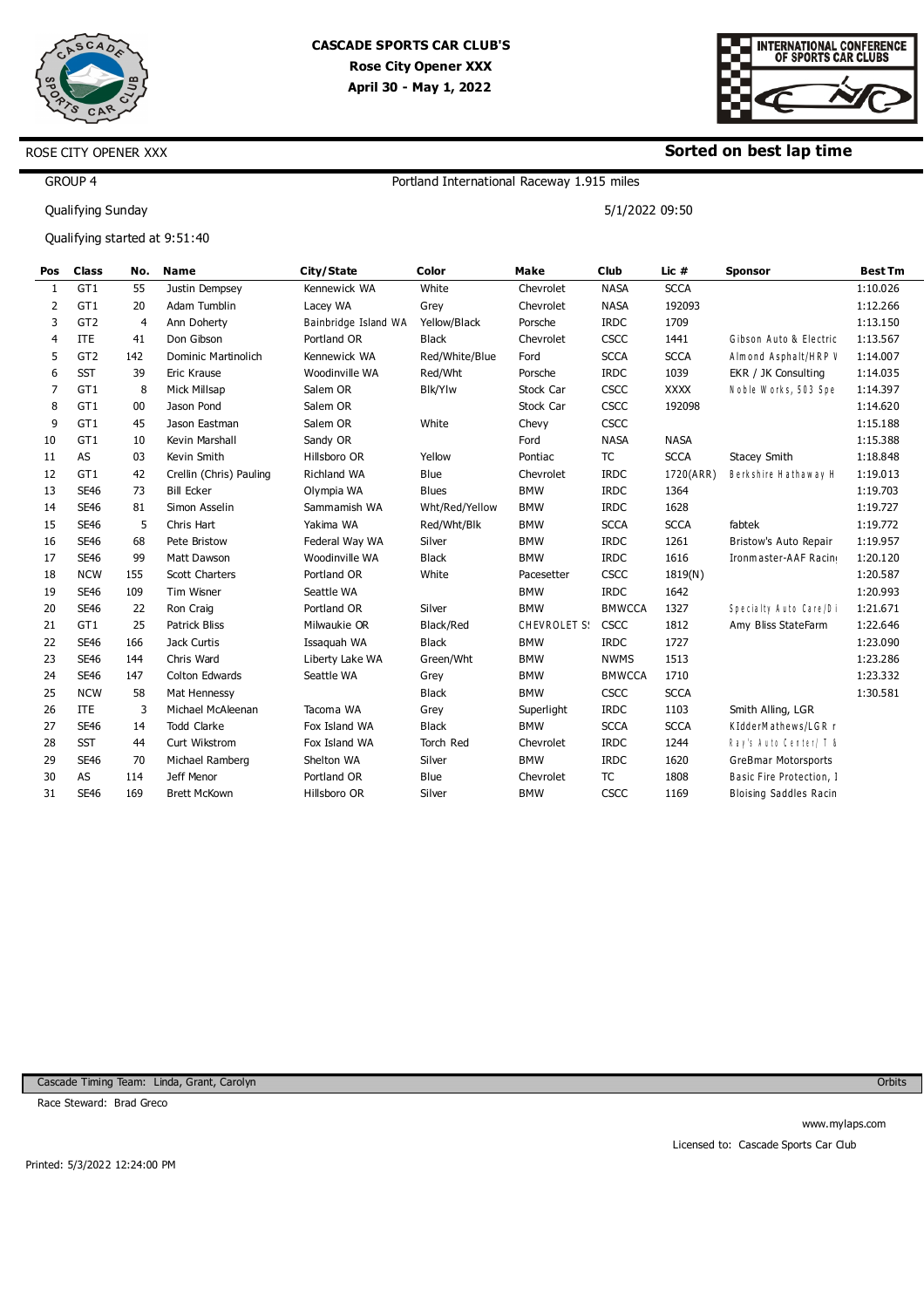



### **Sorted on best lap time**

5/1/2022 10:07

GROUP 5

Qualifying Sunday

ROSE CITY OPENER XXX

Qualifying started at 10:09:57

| Pos | <b>Class</b>    | No.             | <b>Name</b>          | City/State          | Color              | Make       | <b>Club</b>  | Lic #       | <b>Sponsor</b>         | <b>Best Tm</b> |
|-----|-----------------|-----------------|----------------------|---------------------|--------------------|------------|--------------|-------------|------------------------|----------------|
|     | EIP             | L62             | Adam Achepohl        | Monroe OR           | Grey               | Porsche    | <b>CSCC</b>  | 1362        | Gemini Concrete Pump   | 1:18.794       |
| 2   | <b>NCW</b>      |                 | Jesse Webb           | Coquitlam BC        | Silver/Black       | Mazda      | <b>CSCC</b>  | 1914        |                        | 1:19.492       |
| 3   | EIP             | 8               | Terry Overdiek       | Surrey BC           | Black/Red          | Mazda      | <b>CSCC</b>  | 1208        | Retro Racing Team      | 1:19.755       |
| 4   | CT <sub>4</sub> | L <sub>36</sub> | Dirk Groeneveld      | Seattle WA          | Orange             | <b>BMW</b> | <b>IRDC</b>  | 1492        |                        | 1:20.765       |
| 5   | CT <sub>4</sub> | 86              | Scott Thompson       | Kirkland WA         | Black              | <b>BMW</b> | <b>IRDC</b>  | 1643        | Racer on Rails         | 1:22.116       |
| 6   | CT <sub>4</sub> | 89              | <b>Bryce Scott</b>   | Spokane WA          | Blu/ Blk/Wht       | <b>BMW</b> | <b>NWMS</b>  | 1189        | Scott Motorsports / Fa | 1:22.246       |
| 7   | CT <sub>4</sub> | 24              | Jeff McAffer         | Kirkland WA         | Green/Black        | <b>BMW</b> | <b>IRDC</b>  | 1024        | KD Motorsports / Scar  | 1:22.384       |
| 8   | CT <sub>4</sub> | 15              | Duncan Pearce        | West Vancouver BC   | Burgundy           | <b>BMW</b> | <b>SCCBC</b> | 1115        | The Urban Garage / K   | 1:22.992       |
| 9   | EIP             | L30             | Sean Hester          | Redmond WA          | White/Red          | <b>BMW</b> | <b>IRDC</b>  | 1269        |                        | 1:23.406       |
| 10  | EIP             | 78              | Will Kellogg         | Gig Harbor WA       | Blue               | <b>BMW</b> | <b>IRDC</b>  | 1278        | Racer on Rails         | 1:23.455       |
| 11  | <b>NCW</b>      |                 | Isaiah Dummer        | Woodinville WA      | White/Blk/Red      | <b>BMW</b> | <b>IRDC</b>  | 1908        |                        | 1:24.192       |
| 12  | CT <sub>4</sub> | 08              | <b>Andrew Michel</b> | Sammamish WA        | Green              | <b>BMW</b> | <b>IRDC</b>  | 1524        | Redmond Ridge Eye C    | 1:24.372       |
| 13  | <b>ITS</b>      | 55              | Douglas Hedges       | Hood River OR       | Silver/Blue        | Volkswagen | <b>SCCA</b>  | <b>SCCA</b> |                        | 1:24.467       |
| 14  | ME <sub>2</sub> | L91             | <b>Guv Berry</b>     | University Place WA | <b>Black</b>       | <b>BMW</b> | <b>IRDC</b>  | 1704        |                        | 1:24.512       |
| 15  | <b>ITA</b>      | 19              | Brian Anderson       | Battle Ground WA    | Silver/Black       | Mazda      | <b>CSCC</b>  | 1443        | Maximum Effort Racin   | 1:26.415       |
| 16  | P1              | 18              | Garry Small          | Damascas OR         | <b>Blue/Yellow</b> | Volvo      | <b>SCCA</b>  | <b>SCCA</b> |                        | 1:27.059       |
| 17  | <b>ITA</b>      | 02              | Garrett Clark        | Corvallis OR        | Red                | Toyota     | <b>CSCC</b>  | 1022        | vendettacycles.com     | 1:27.665       |
| 18  | <b>ITA</b>      | 03              | John Morris          | Seattle WA          | White              | Acura      | <b>IRDC</b>  | 1363        | Team Hayai             | 1:27.680       |
| 19  | CT <sub>4</sub> | 213             | Fil Alleva           | <b>Carnation WA</b> | White/Red          | <b>BMW</b> | <b>IRDC</b>  | 1716        | <b>Two Vintners</b>    | 1:28.733       |
| 20  | <b>NCW</b>      | <b>LO5</b>      | Norman Salmon        | Olympia WA          | Multi              | <b>BMW</b> | <b>IRDC</b>  | 1918        | none                   | 1:29.050       |
| 21  | <b>ITA</b>      | 46              | John Connelly        | Portland OR         | Dark Blue          | Mazda      | <b>SCCA</b>  | <b>SCCA</b> | Lesher Motorsports / V | 1:29.781       |
| 22  | ITA             | 96              | Mark Ling            | Hillsboro OR        | White              | Mazda      | <b>CSCC</b>  | <b>SCCA</b> | AFT Perform ance Pictu | 1:29.794       |
| 23  | <b>NCW</b>      | 219             | Jesse Webb           | Coquitlam BC        | Silver/Black       | Mazda      | <b>CSCC</b>  | 1914        |                        |                |

Portland International Raceway 1.915 miles

Cascade Timing Team: Linda, Grant, Carolyn

Race Steward: Brad Greco